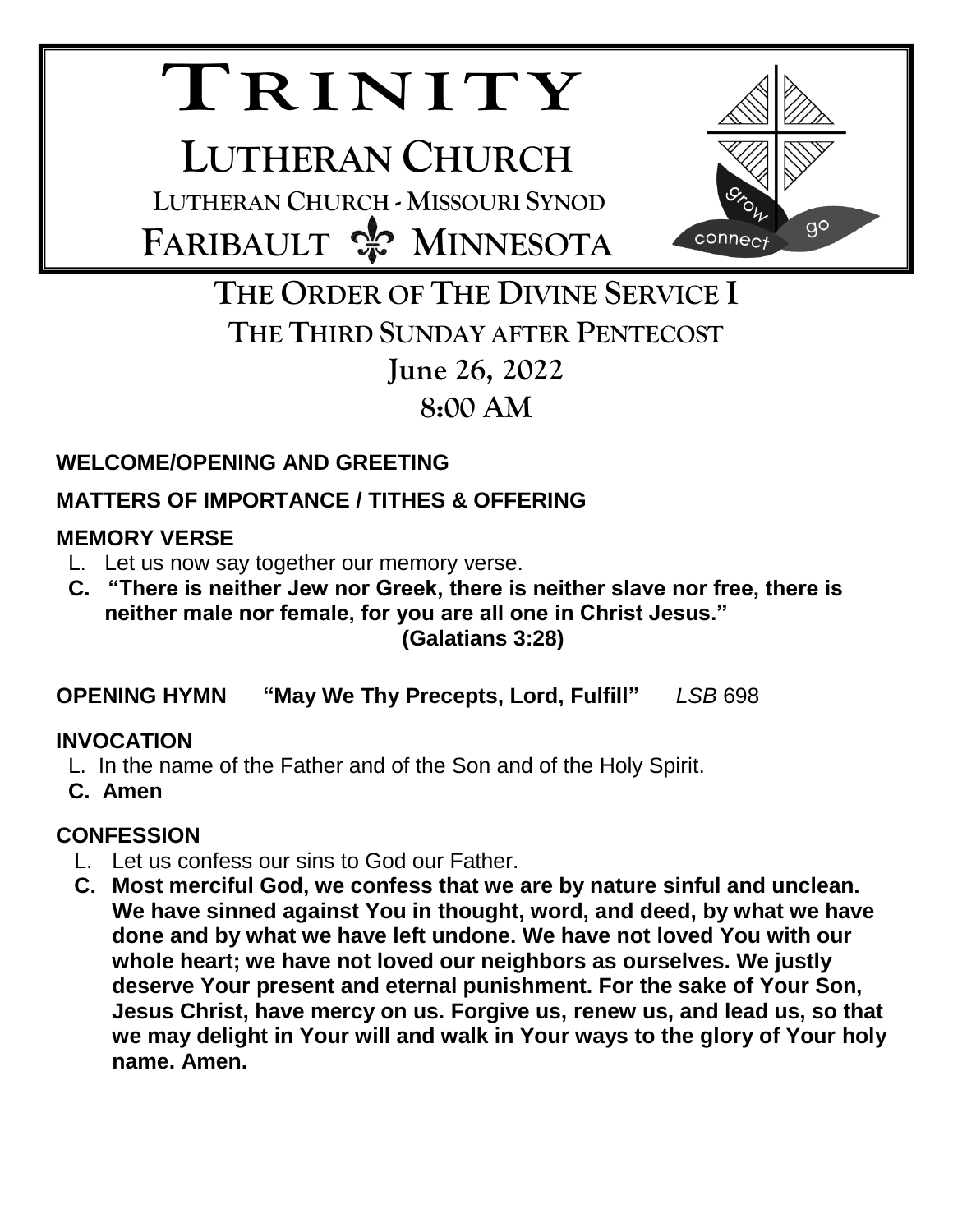## **ABSOLUTION**

- L. In the mercy of almighty God, Jesus Christ was given to die for us, and for His sake God forgives us all our sins. To those who believe in Jesus Christ He gives the power to become the children of God and bestows on them the Holy Spirit. May the Lord, who has begun this good work in us, bring it to completion in the day of our Lord Jesus Christ.
- **C. Amen.**

## **KYRIE**

L. In peace let us pray to the Lord.



L. For the peace from above and for our salvation let us pray to the Lord.



L. For the peace of the whole world, for the well-being of the Church of God, and for the unity of all let us pray to the Lord.



L. For this holy house and for all who offer here their worship and praise let us pray to the Lord.



L. Help, save, comfort, and defend us, gracious Lord.

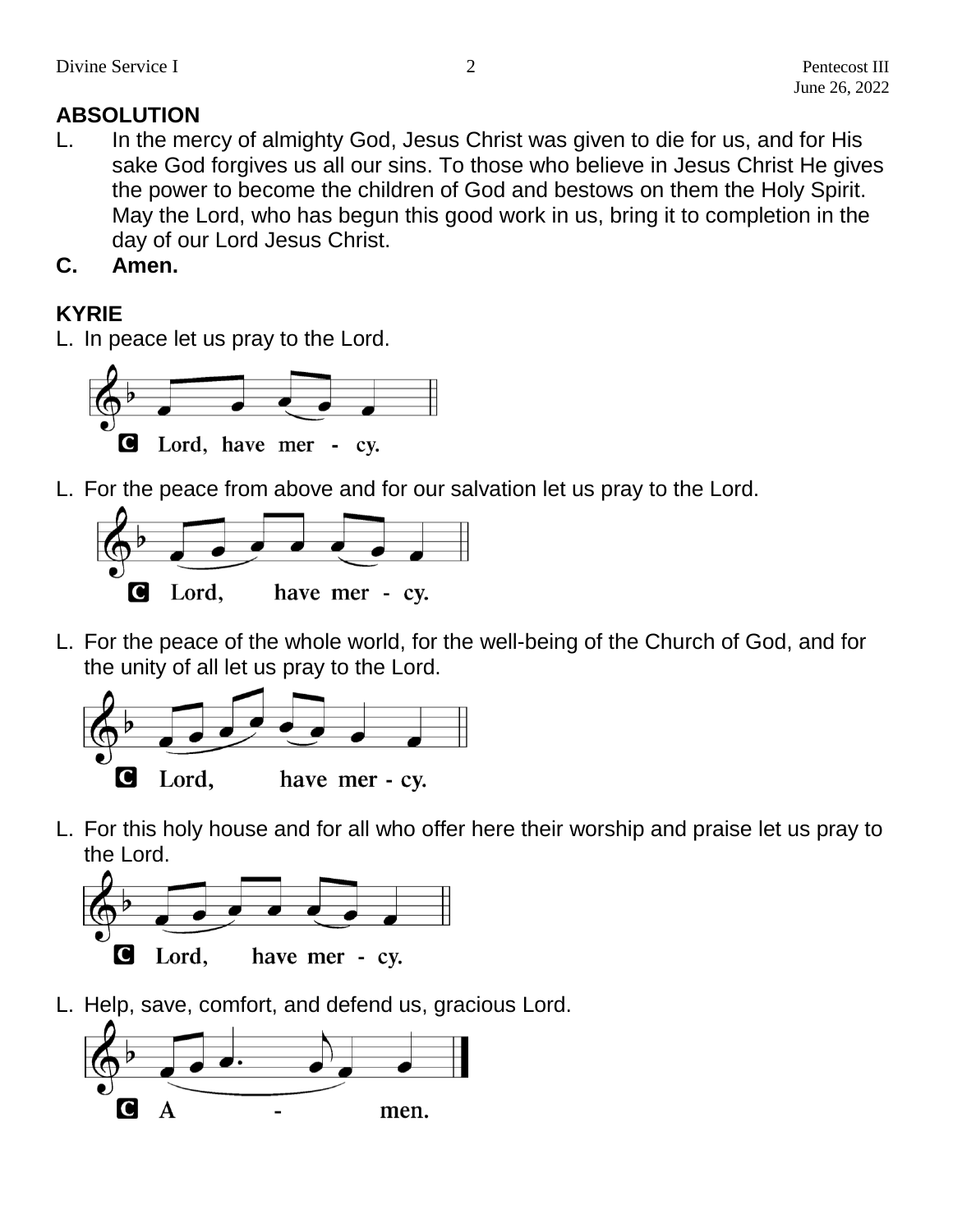## **HYMN OF PRAISE "Gloria in Excelsis – Glory to God in the Highest"**

L.Glory to God in the highest, and peace to His people on earth.

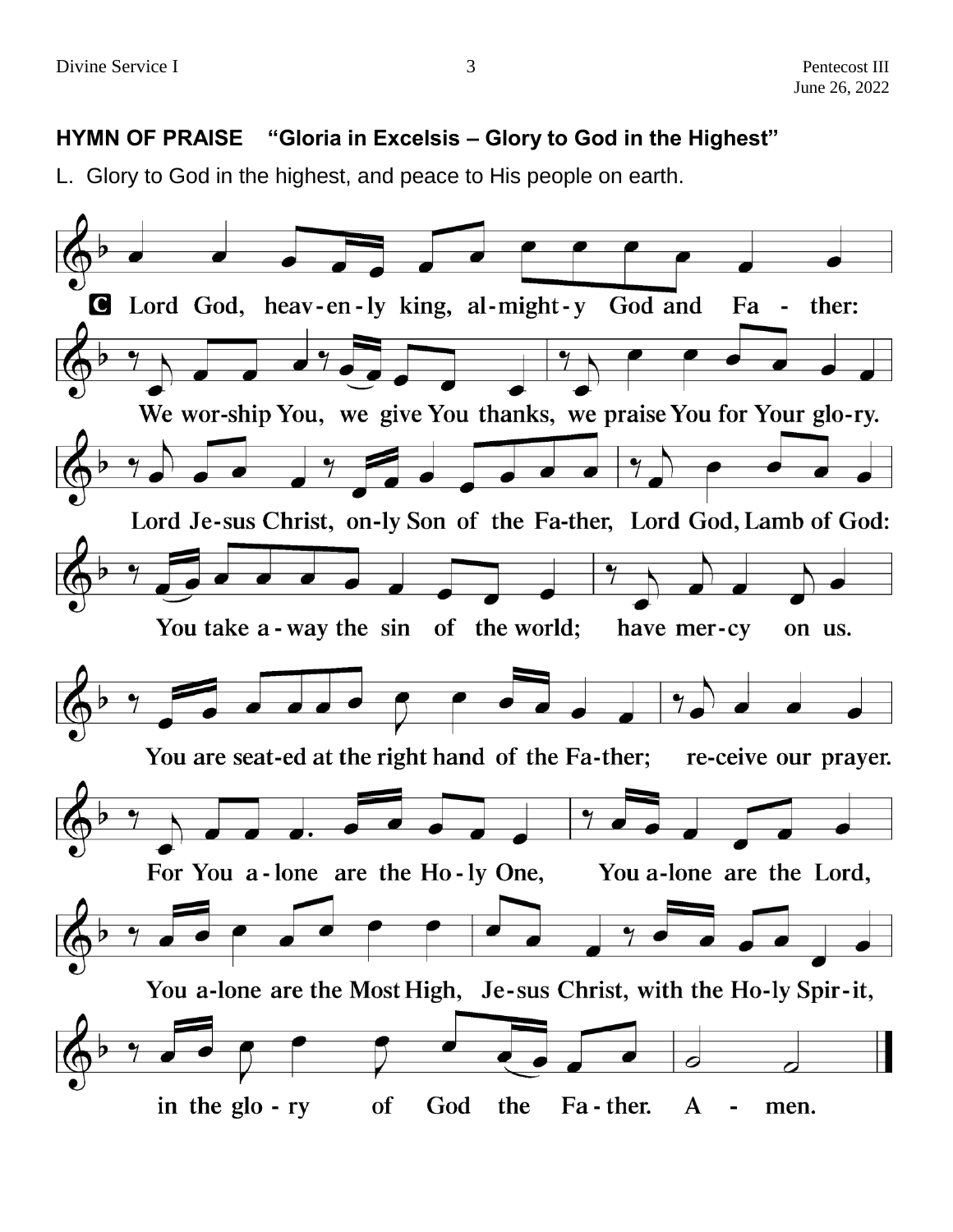## **FIRST READING 1 Kings 19:9b-21**

9:b And behold, the word of the LORD came to him, and he said to him, "What are you doing here, Elijah?" <sup>10</sup>He said, "I have been very jealous for the LORD, the God of hosts. For the people of Israel have forsaken your covenant, thrown down your altars, and killed your prophets with the sword, and I, even I only, am left, and they seek my life, to take it away."  $11$ And he said, "Go out and stand on the mount before the LORD." And behold, the LORD passed by, and a great and strong wind tore the mountains and broke in pieces the rocks before the LORD, but the LORD was not in the wind. And after the wind an earthquake, but the LORD was not in the earthquake. <sup>12</sup>And after the earthquake a fire, but the LORD was not in the fire. And after the fire the sound of a low whisper. <sup>13</sup>And when Elijah heard it, he wrapped his face in his cloak and went out and stood at the entrance of the cave. And behold, there came a voice to him and said, "What are you doing here, Elijah?" <sup>14</sup>He said, "I have been very jealous for the LORD, the God of hosts. For the people of Israel have forsaken your covenant, thrown down your altars, and killed your prophets with the sword, and I, even I only, am left, and they seek my life, to take it away." <sup>15</sup> And the LORD said to him, "Go, return on your way to

the wilderness of Damascus. And when you arrive, you shall anoint Hazael to be king over Syria. <sup>16</sup>And Jehu the son of Nimshi you shall anoint to be king over Israel, and Elisha the son of Shaphat of Abel-meholah you shall anoint to be prophet in your place. <sup>17</sup>And the one who escapes from the sword of Hazael shall Jehu put to death, and the one who escapes from the sword of Jehu shall Elisha put to death. <sup>18</sup>Yet I will leave seven thousand in Israel, all the knees that have not bowed to Baal, and every mouth that has not kissed him."

<sup>19</sup>So he departed from there and found Elisha the son of Shaphat, who was plowing with twelve yoke of oxen in front of him, and he was with the twelfth. Elijah passed by him and cast his cloak upon him. <sup>20</sup>And he left the oxen and ran after Elijah and said, "Let me kiss my father and my mother, and then I will follow you." And he said to him, "Go back again, for what have I done to you?" <sup>21</sup> And he returned from following him and took the yoke of oxen and sacrificed them and boiled their flesh with the yokes of the oxen and gave it to the people, and they ate. Then he arose and went after Elijah and assisted him.

- L. This is the Word of the Lord
- **C. Thanks be to God.**

**HYMN "My Faith Looks Up to Thee"** *LSB* 702

4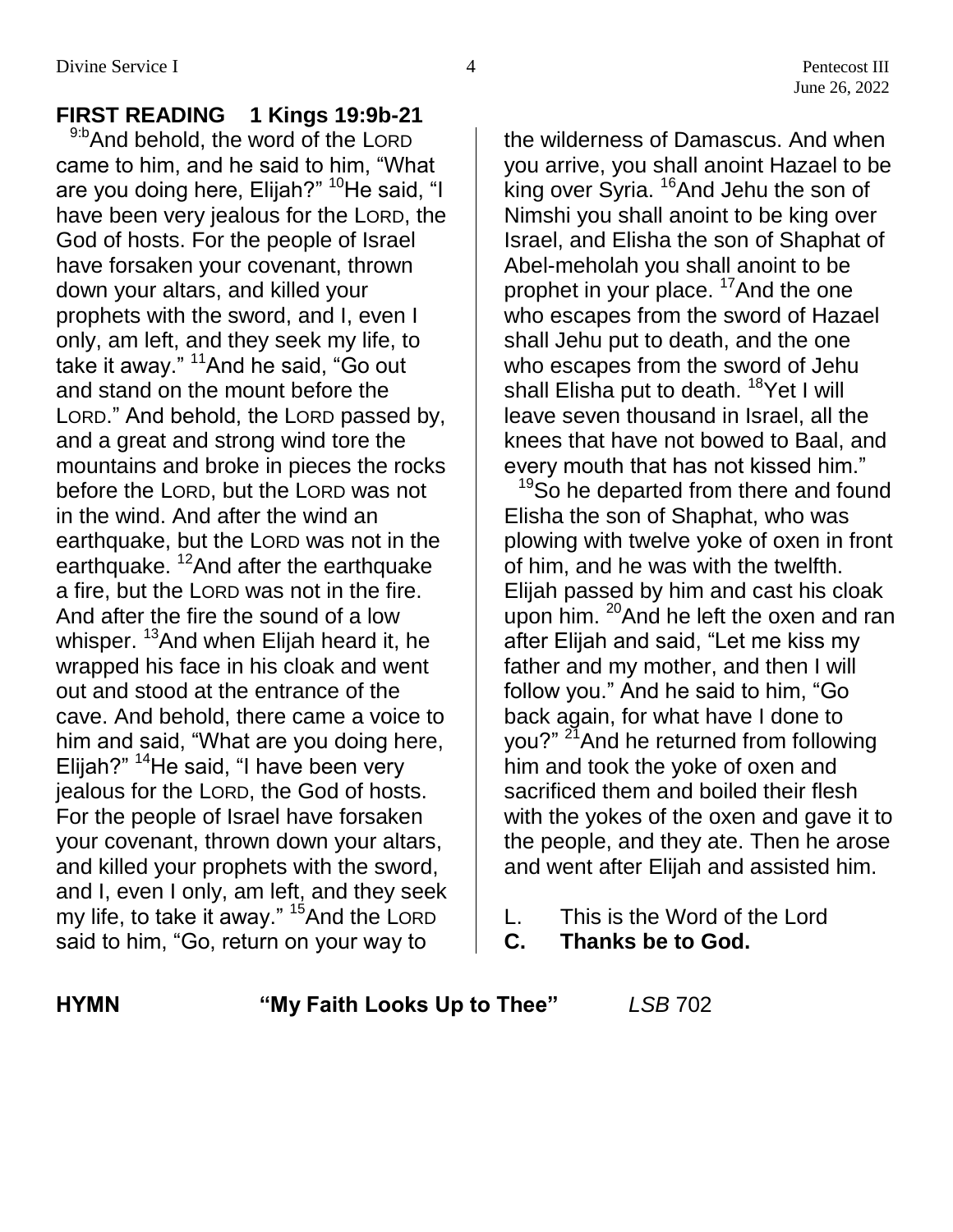## **SECOND READING Galatians 5:1, 13-25**

<sup>1</sup>For freedom Christ has set us free; stand firm therefore, and do not submit again to a yoke of slavery.

<sup>3</sup>For you were called to freedom, brothers. Only do not use your freedom as an opportunity for the flesh, but through love serve one another. <sup>14</sup>For the whole law is fulfilled in one word: "You shall love your neighbor as yourself." <sup>15</sup>But if you bite and devour one another, watch out that you are not consumed by one another.

<sup>16</sup>But I say, walk by the Spirit, and you will not gratify the desires of the flesh.

 $17$ For the desires of the flesh are against the Spirit, and the desires of the Spirit are against the flesh, for these are opposed to each other, to keep you from doing the things you want to do.  $18$ But if you are led by the Spirit, you are not under the law. <sup>19</sup>Now the works of the

flesh are evident: sexual immorality, impurity, sensuality, <sup>20</sup>idolatry, sorcery, enmity, strife, jealousy, fits of anger, rivalries, dissensions, divisions,  $^{21}$ envy, drunkenness, orgies, and things like these. I warn you, as I warned you before, that those who do such things will not inherit the kingdom of God. <sup>22</sup>But the fruit of the Spirit is love, joy, peace, patience, kindness, goodness, faithfulness, <sup>23</sup>gentleness, self-control; against such things there is no law.  $24$ And those who belong to Christ Jesus have crucified the flesh with its passions and desires.

 $25$ If we live by the Spirit, let us also walk by the Spirit.

- L. This is the Word of the Lord
- **C. Thanks be to God.**



## **COMMON ALLELUIA AND VERSE**

## **GOSPEL READING Luke 9:51-62**

L. The Holy Gospel according to St. Luke from the ninth chapter.

## **C. Glory to You, O Lord.**

<sup>51</sup>When the days drew near for [Jesus] to be taken up, he set his face to go to Jerusalem. <sup>52</sup>And he sent messengers ahead of him, who went and entered a village of the Samaritans, to make preparations for him. <sup>53</sup>But the people did not receive him, because his face

was set toward Jerusalem. <sup>54</sup>And when his disciples James and John saw it, they said, "Lord, do you want us to tell fire to come down from heaven and consume them?" <sup>55</sup>But he turned and rebuked them. <sup>56</sup>And they went on to another village. *(continued…)*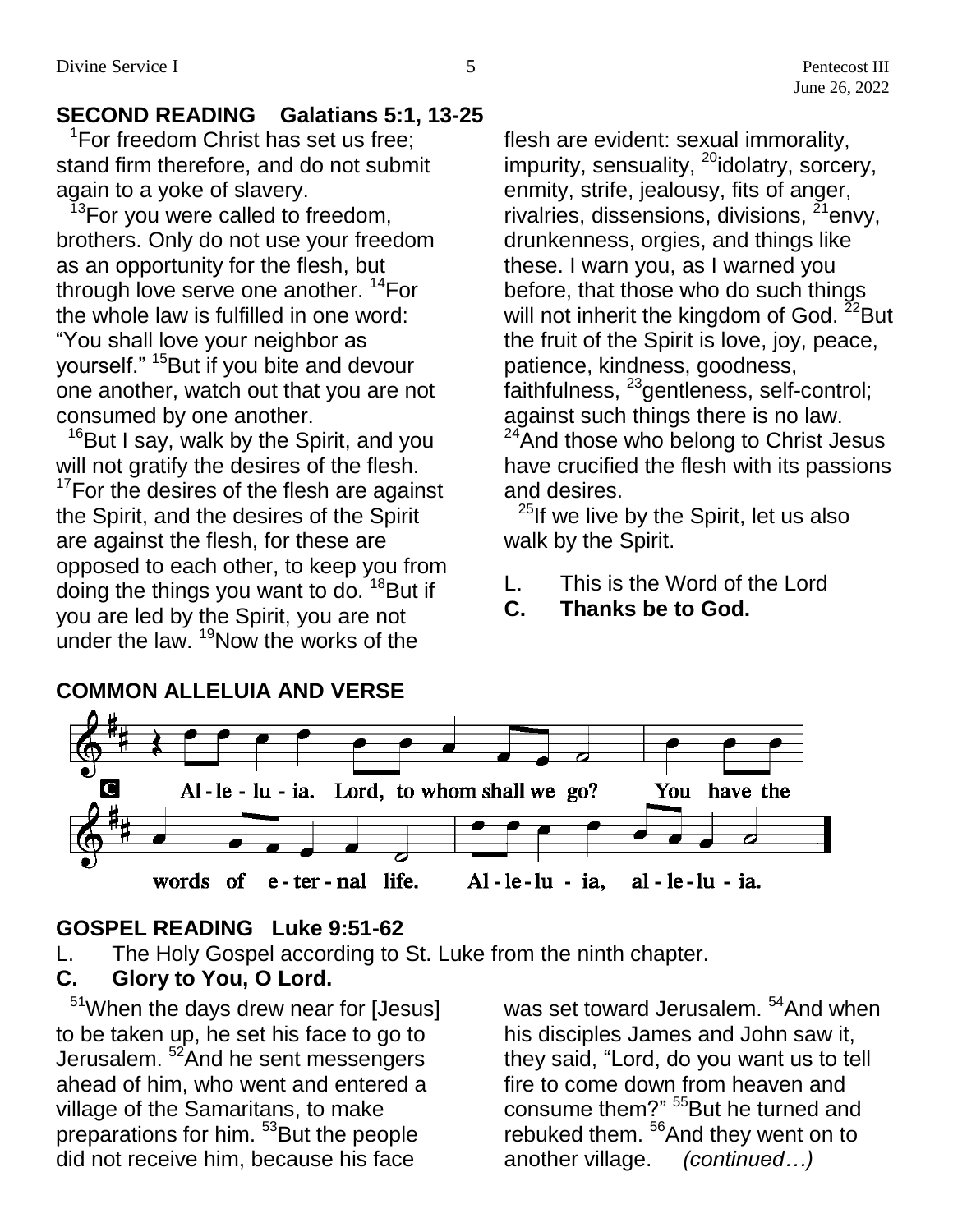$57$ As they were going along the road, someone said to him, "I will follow you wherever you go." <sup>58</sup> And Jesus said to him, "Foxes have holes, and birds of the air have nests, but the Son of Man has nowhere to lay his head." <sup>59</sup>To another he said, "Follow me." But he said, "Lord, let me first go and bury my father."  $60$ And Jesus said to him. "Leave the dead to bury their own dead. But as for you, go and proclaim the kingdom of

God." <sup>61</sup>Yet another said, "I will follow you, Lord, but let me first say farewell to those at my home."  $62$  Jesus said to him, "No one who puts his hand to the plow and looks back is fit for the kingdom of God."

- L. This is the Gospel of the Lord.
- **C. Praise to You, O Christ.**

## **APOSTLES' CREED**

**C. I believe in God, the Father Almighty, maker of heaven and earth. And in Jesus Christ, His only Son, our Lord, who was conceived by the Holy Spirit, born of the virgin Mary, suffered under Pontius Pilate, was crucified, died and was buried. He descended into hell. The third day He rose again from the dead. He ascended into heaven and sits at the right hand of God the Father Almighty. From thence He will come to judge the living and the dead. I believe in the Holy Spirit, the holy Christian Church, the communion of saints, the forgiveness of sins, the resurrection of the body, and the life everlasting. Amen.**

## **CHILDREN'S MESSAGE**

**MESSAGE HYMN "What God Ordains Is Always Good"** *LSB* 760, vv. 1,2,4,6

**MESSAGE "THE COST OF FOLLOWING JESUS"**

## **PRAYERS OF THE CHURCH**

## **LORD'S PRAYER**

**C. Our Father Who art in heaven, hallowed be Thy name, Thy kingdom come, Thy will be done on earth as it is in heaven. Give us this day our daily bread; and forgive us our trespasses as we forgive those who trespass against us; and lead us not into temptation, but deliver us from evil. For Thine is the kingdom and the power and the glory forever and ever. Amen**